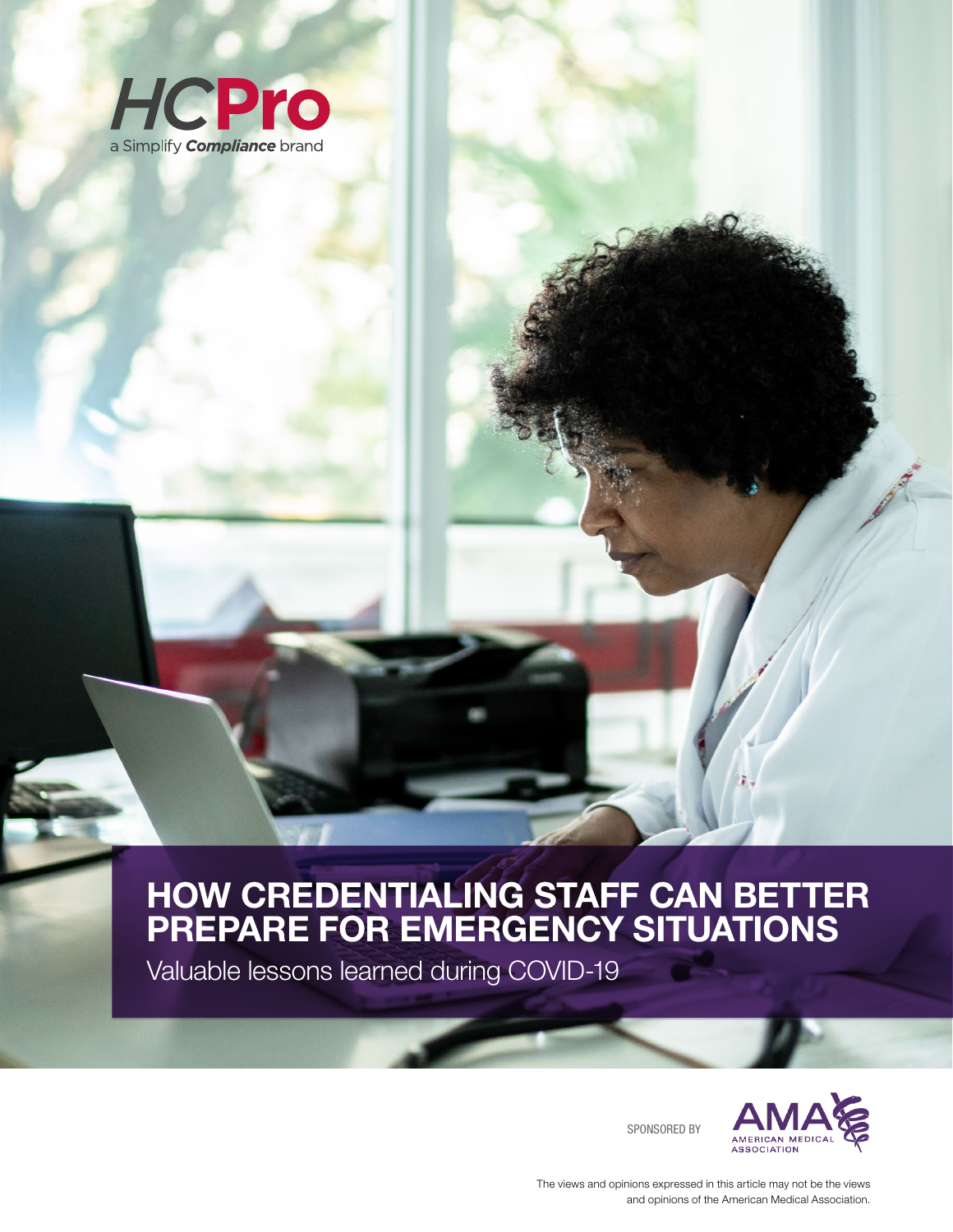

DAVID WELSH, MD, MBA

General surgeon at Margaret Mary Health and Decatur County Memorial Hospital

## How Credentialing Staff Can Better Prepare for Emergency Situations

Valuable lessons learned during COVID-19

The onset of COVID-19 introduced significant credentialing challenges that healthcare organizations had not faced in prior emergency/disaster situations. What was different about the pandemic? For one, it hit a large portion of the United States all at once; for another, it has lasted much longer than previous emergencies and disasters. Both of these factors have made it difficult to expedite recruiting and credentialing of volunteer physicians using traditional emergency plans. Ultimately, healthcare organizations are finding that this pandemic requires a change in emergency credentialing practices.

In a survey conducted by HCPro in April 2020<sup>1</sup>, 129 healthcare leaders, including VPs, chief department executives, and CEOs from hospitals, health systems, physician groups, and other healthcare organizations shared key aspects of their emergency credentialing plans prior to the pandemic, along with future revisions they anticipate making. Only 55% of respondents said they had an emergency/disaster privileging plan in place prior to COVID-19, while 45% didn't have a plan or had one that needed to be revised significantly.

"With the current public health crisis, it is becoming clear that nobody anticipated it to this level and so they were not ready for the response that was necessary," says David Welsh, MD, MBA, a general surgeon at Margaret Mary Health in Batesville, Indiana, and Decatur County Memorial Hospital in Greensburg, Indiana.

**Figure 1.** Prior to COVID-19, did you have an emergency/disaster privileging plan in place?



Welsh, who also serves as chair of the AMA Organized Medical Staff Section Governing Council for the 2018–2020 term, is participating with several AMA workgroups to streamline the general credentialing application process and address emergency situations like a pandemic that are long-lasting and have unique healthcare consequences to

<sup>1</sup> An AMA-sponsored survey prepared by HCPro for the AMA.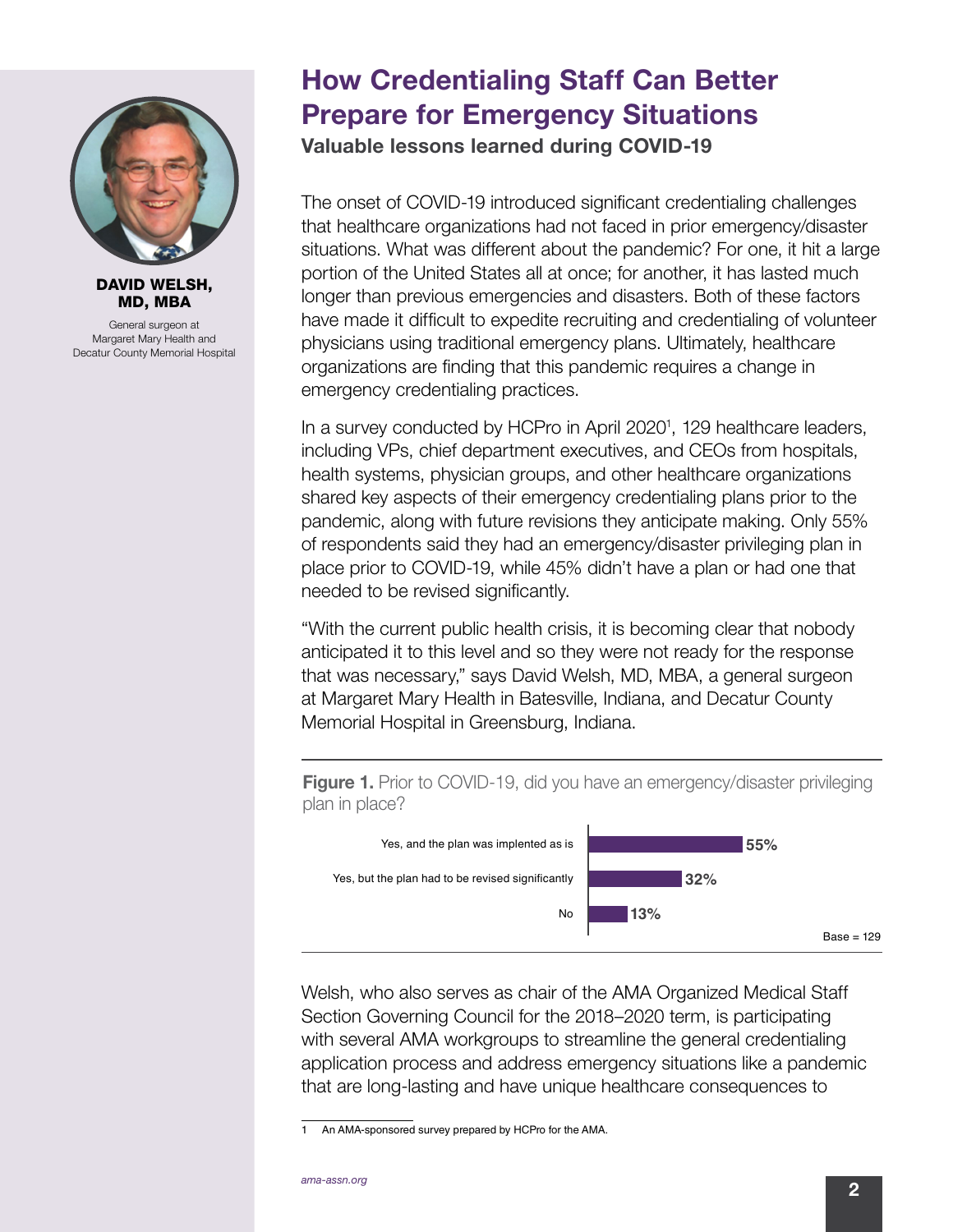

both the public and healthcare providers. "Our ultimate goal is to take [credentialing] from the typical six months down to one month, which is great for routine situations, but we are also finding with emergency situations like COVID-19, it may not be quick enough," he says.

## COVID-19 reveals key gaps in emergency credentialing practices

The pandemic has unique factors compared to other emergency situations that affect credentialing, according to Welsh. Number one, it has prevented some physicians from working in their own organizations due to personal sickness. Early on, test results took 14 days to get back, which impacted clinical schedules, something that doesn't happen in a typical emergency situation such as a hurricane, he says. Travel bans also prevented physicians from serving other hospitals across state lines. Moreover, this emergency doesn't have an end date. "The situation with the current pandemic continues to change rapidly, even several months in; some states and cities are even starting to ban elective surgeries again, which has a domino effect," says Welsh.

At the same time, hospital credentialing emergency plans tend to be limited in scope and not well practiced, says Welsh. While all hospitals have an emergency plan as part of their accreditation process, most of those plans are designed for the short term. "They are not designed for long term and mostly address situations in which an area has been devastated by a hurricane or a tornado. The emergency plan typically covers the things you need to do to plug the leaks for a week or two." Also, most organizations don't routinely perform tabletop exercises that identify their weaknesses, he adds.

During the pandemic, nearly half (49%) of survey respondents used the same credentialing and privileging forms that they use in nonemergency situations (some with reduced requirements). While 51% did use abbreviated forms specific to emergency situations, credentialing teams



We use abbreviated forms specific to emergency situations We use the same forms used in nonemergency situations We use the same forms used in nonemergency situations but with reduced requirements on information



Base = 129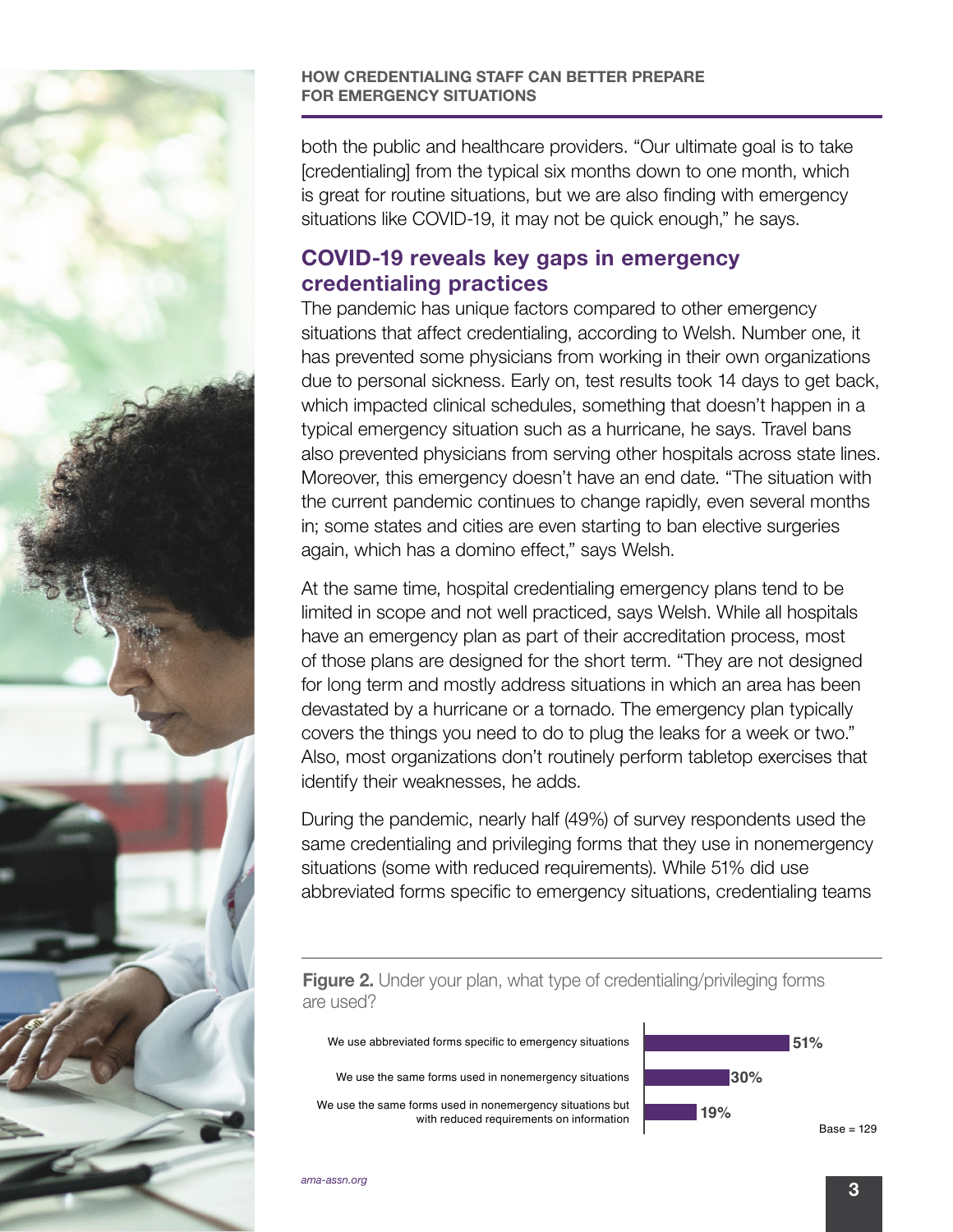

were still unable to vet physicians fast enough, especially early in the pandemic, says Welsh.

One of the main challenges is the primary verification process, which is slow because numerous pieces of information about a physician must be checked, including medical license, residency training, board certifications, and active DEA numbers. When done individually, verifying each credentialing element with the primary source in a manner that meets accrediting body requirements is very inefficient, says Welsh. A current-day solution to this challenge, he states, can be found with *[AMA](http://amacredentialingservices.org) [Profiles](http://amacredentialingservices.org)*. An AMA Initial Physician Profile provides all of these elements in one document that meets regulatory and accreditation requirements.

The next credentialing hurdle is making it through the review, assessment, and approval process conducted by the credentialing and medical executive committees. "These times show that the usual process is insufficient for the needs," he adds. "People were volunteering to go places, but they were serving more as aids, rather than intensivists or general surgeons, because organizations could not safely credential them in their area of expertise." In many cases, there wasn't time to get them fully vetted to practice to their level of training. "If you bring in physicians to run a floor, that is one set of requirements, but if you need an OB-GYN to deliver babies, the amount of vetting goes up dramatically," he says.

Respondents also indicated that, other than a government-issued ID, the most commonly requested forms of validation during emergency conditions are a physician's current medical/professional license (82%), primary source verification of the license (67%), and current hospital photo ID card identifying the physician's professional designation (59%).

**Figure 3.** Other than a government-issued ID, what other forms of validation are requested?

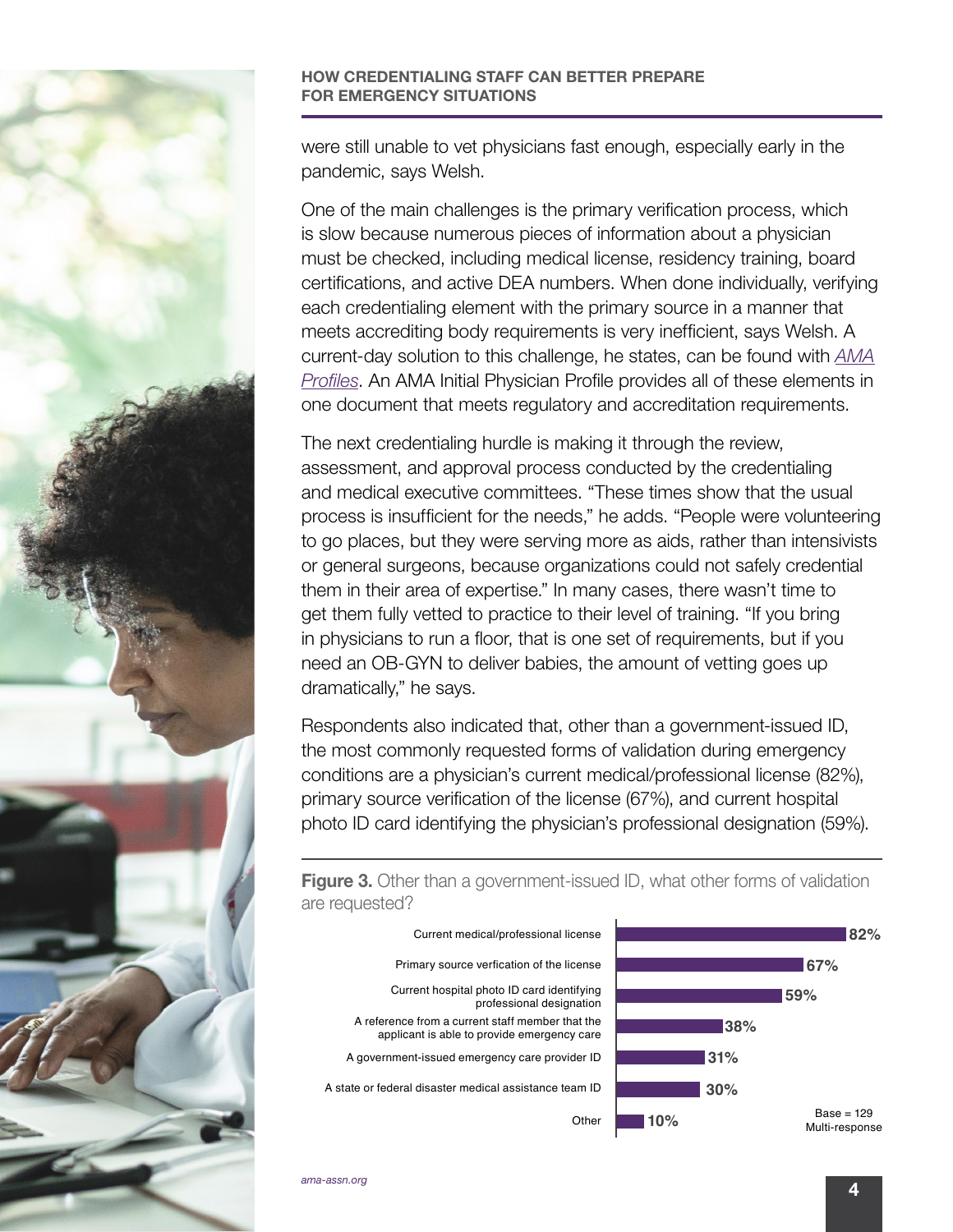

## How to better prepare for emergencies

It is critical that healthcare organizations and industry groups start to map out new emergency credentialing processes that address new types of emergencies and disasters, including the current pandemic. Even so, 47% of respondents do not anticipate revising their emergency credentialing plans, while others plan to change forms (34%), processes (33%), and documentation requirements (26%).

Figure 4. Given the current COVID-19 disaster environment, which future revisions do you anticipate making to your plan?



Still, says Welsh, "Folks need to recognize that there are problems and put together recommendations that outline how people can be safely and accurately credentialed, especially in light of emergency situations where you may not have the luxury of tracking down information from multiple places of training and multiple places of work activity."

To that point, Welsh says it is important that the industry create a central location where a physician's background information is easily verifiable and would count the same as primary verification. "There should be a repository or a vetting process where you can at least get basic information for credentialing. This would greatly improve the credentialing process and ensure patient safety." For example, the basics would include verifying that the physician is currently licensed, has graduated from medical school, and has completed a training program. It should also include red flags like corrective action against a practitioner during their career. While AMA Profiles currently provide full license history, education, and training, DEA and NPI information, and sanction alerts, the association is interested in exploring ways to create a single central repository of truth.

Many in healthcare who operate outside of a credentialing department or medical staff office—including physicians themselves—may

5 *ama-assn.org*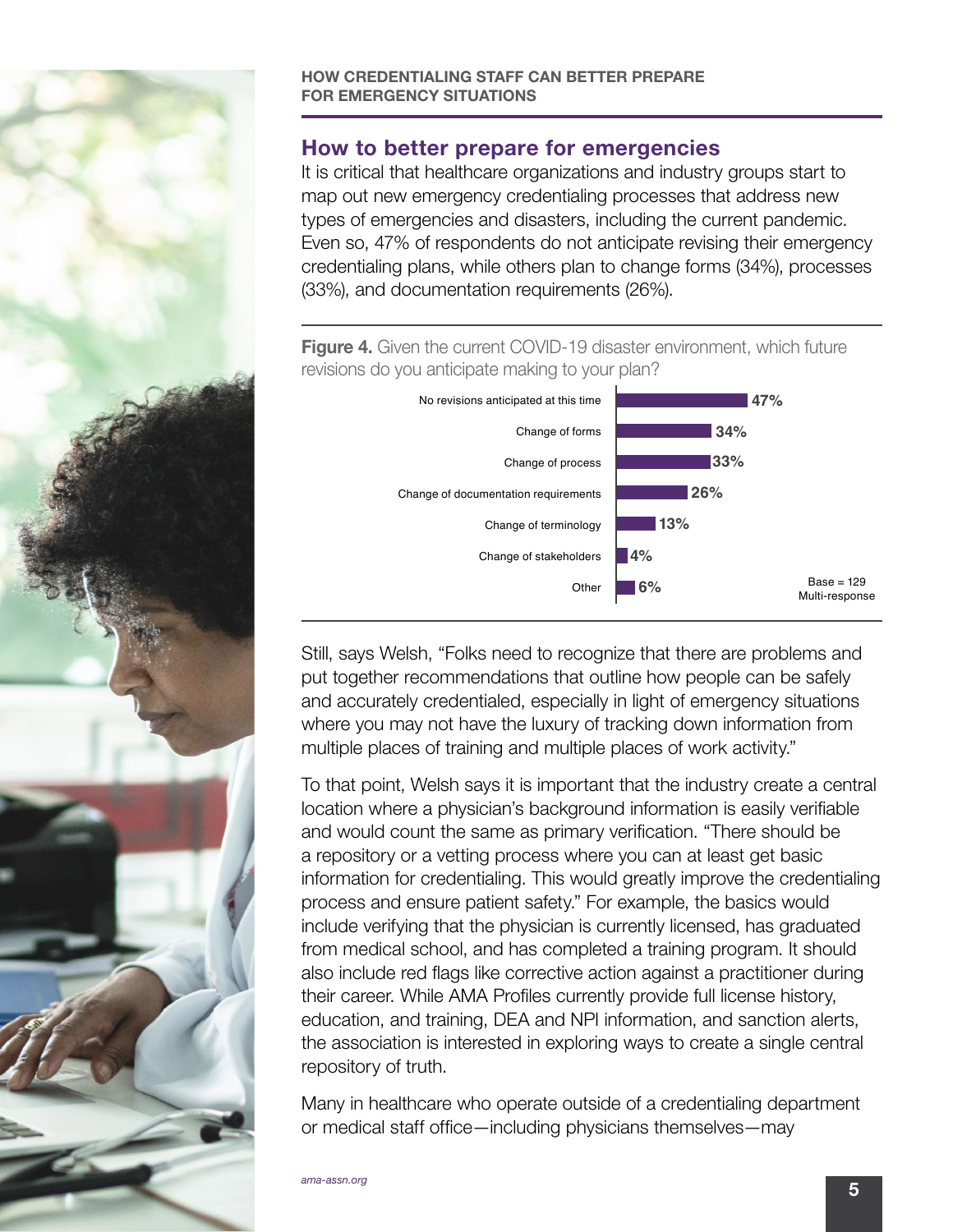

"" With the current public health crisis, it is becoming clear that no one anticipated it to this level and so they were not ready for the response that was necessary.

—David Welsh, MD, MBA, general surgeon at Margaret Mary Health and Decatur County Memorial Hospital

believe that information used to credential and privilege physicians is scattered across state organizations, places of employment, and other organizations, says Welsh. But for decades, the AMA has gathered this key information from those sources and presented it all in one document: the AMA Physician Profile. "The idea is to combine all of these sources to one location and consider that information secure and verifiable," says Welsh.

"Then you must determine what is the minimum information you want or need in disaster situations," he says. "If you pull stakeholders together, you can have the basics that everybody agrees with." There should be a credentialing list for physicians who are staying short term, from a few days to a few weeks. The vetting list should grow based on length of time and complexity of services required. To these points, Welsh recommends hospital credentialing departments verify at a minimum medical school completion, active licensure in that state or another, completion of postgraduate training, and any action from government programs. "Beyond that, organizations need to determine how in-depth they want to go while still putting boots on the ground within days for basic care and within weeks for more extensive needs," he says.

Smaller healthcare organizations, such as critical access hospitals, long-term care facilities, and small physician practices, will have steeper credentialing challenges during an emergency. In these situations, healthcare associations, such as the Rural Healthcare Association, may need to step in to help, says Welsh. "Also, the American College of Surgeons has looked into sending vetted fellows, who they can vouch for, into areas of need for the short term." Smaller organizations should also move to reduced requirements, such as allowing a physician's home hospital to verify that the person is licensed at that hospital, he adds.

## Smart partnerships

As hospitals and other healthcare organizations develop a new emergency credentialing road map, they inevitably will look across the industry for input. As the pandemic plays out, industry, government, and accrediting organizations such as The Joint Commission will be

, ,